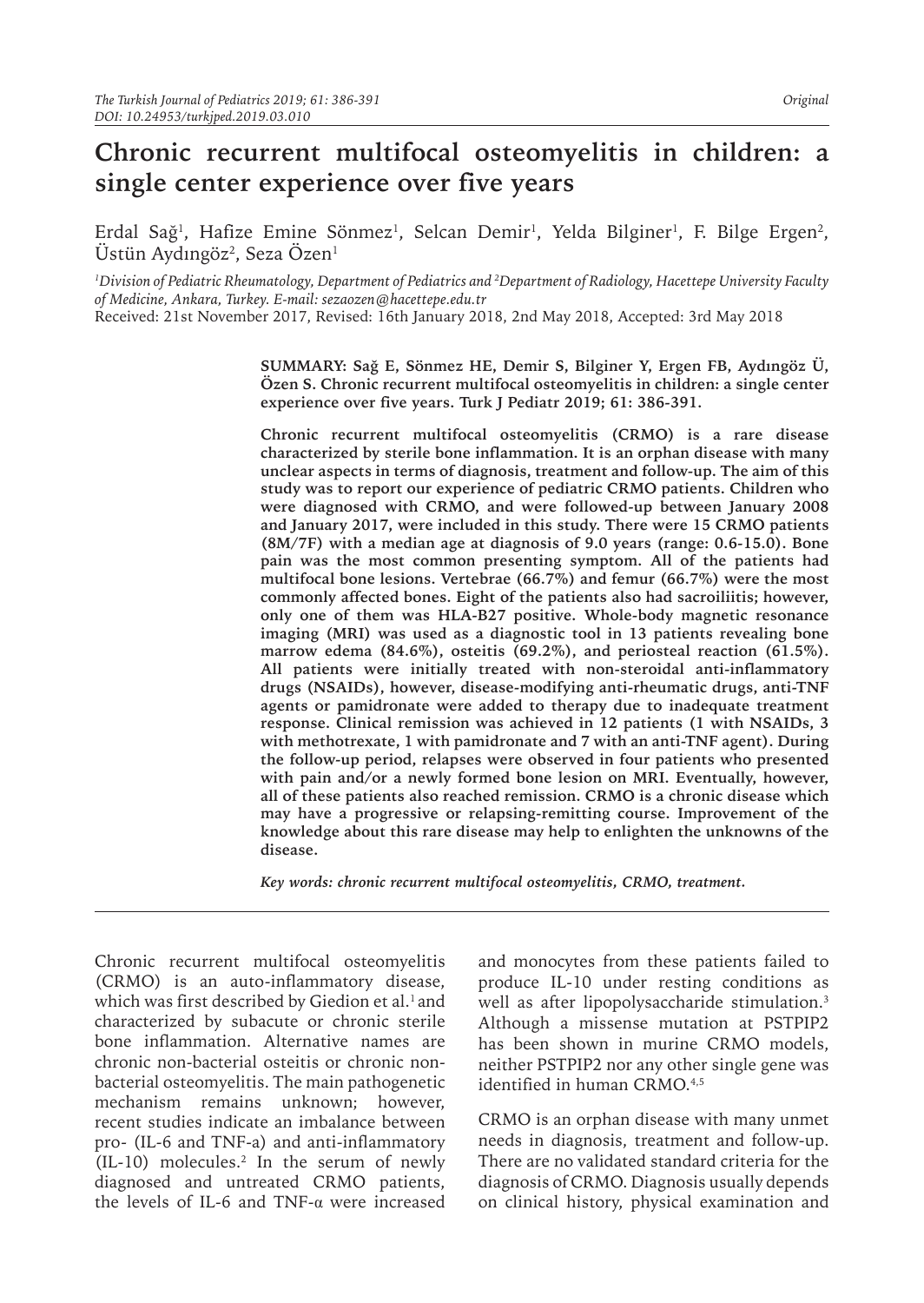imaging, although in some cases, especially with a unifocal isolated lesion, biopsy is needed to rule out infections, malignancies and other possible causes.<sup>5</sup>

Although successful remission has been reported with non-steroid anti-inflammatory drugs (NSAIDs), corticosteroids and diseasemodifying anti-rheumatic drugs (DMARDs) or biological drugs, there are no randomized controlled studies for the treatment of CRMO.

The aim of the present study was to report our experience of pediatric CRMO patients regarding clinical and laboratory findings, treatment, disease activity and treatment responses.

# **Material and Methods**

Children who were diagnosed with chronic recurrent multifocal osteomyelitis (CRMO), and were followed-up at the Pediatric Rheumatology Unit of Hacettepe University between January 2008 and January 2017, were included in this study. Clinical characteristics and laboratory findings (including radiological and pathological evaluation) were reviewed from medical charts and electronic files of the patients. In addition, treatments, treatment responses and disease activity were documented retrospectively.

All patient files were evaluated retrospectively and all patients were anonymous. When the patients were admitted to hospital, the parents gave a general consent approving anonymous data use for academic purposes. This study was approved by the Ethics Committee of Hacettepe University (September 27, 2017; GO 17/764-29).

Patients were classified as CRMO with the presence of at least one lesion consistent with osteomyelitis in the absence of infectious agents, acute phase reactants (APRs) (C-reactive protein, erythrocyte sedimentation rate), bone biopsies, and magnetic resonance imaging (MRI).<sup>6</sup>

Clinical score by Jansson et al. $6$  consists of seven items including blood cell count, lesion characteristics (such as symmetry or presence of marginal sclerosis), and distribution (such

as vertebral, clavicular, sternal lesions or  $\geq 2$ lesions proven by radiology), normal body temperature, CRP levels.<sup>6</sup> According to this score, patients with scores from 0 to 28 are considered as most unlikely to be CRMO, scores from 29 to 38 as uncertain diagnosis, and scores of ≥39 as most likely CRMO.

Due to the absence of standardized outcome measurements for CRMO, treatment response was evaluated depending on clinical and radiological findings, as well as APRs. Clinical remission was defined as the absence of subjective and objective signs of inflammation. Relapse was defined as new onset of clinical and/or radiologic findings.

# *Statistical analysis*

SPSS software version 21 was used to perform the statistical analysis. Proportions, medians, minimum and maximum values were used where appropriate in order to present the descriptive analyses.

#### **Results**

Demographic, clinical and laboratory features of the patients (n: 15) are summarized in Table I. The median diagnostic delay was 23 (1.5-68) months. All of the patients except one suffered from bone pain, mostly affecting lower extremities (53.4%), and six of them (40%) had multifocal bone pain at time of diagnosis. One patient was referred to our outpatient clinic only due to limping.

All of the patients had multifocal bone lesions at the time of diagnosis. On average, each patient had six affected sites. The distribution of the affected bones has been summarized in Table II. Most commonly affected areas were femur (10 patients) and vertebrae (10 patients). Overall, 93.3% of them had lower extremity involvement, 53.3% had upper extremity involvement. In addition to bone lesions, 8 (53.4%) patients presented with sacroiliitis. Only one patient had CRMO related extra-osseous symptom which was skin abscesses.

Ten patients had elevated ESR (normal range 0-20 mm/hour) and eight patients had increased CRP levels (normal range 0-0.8 mg/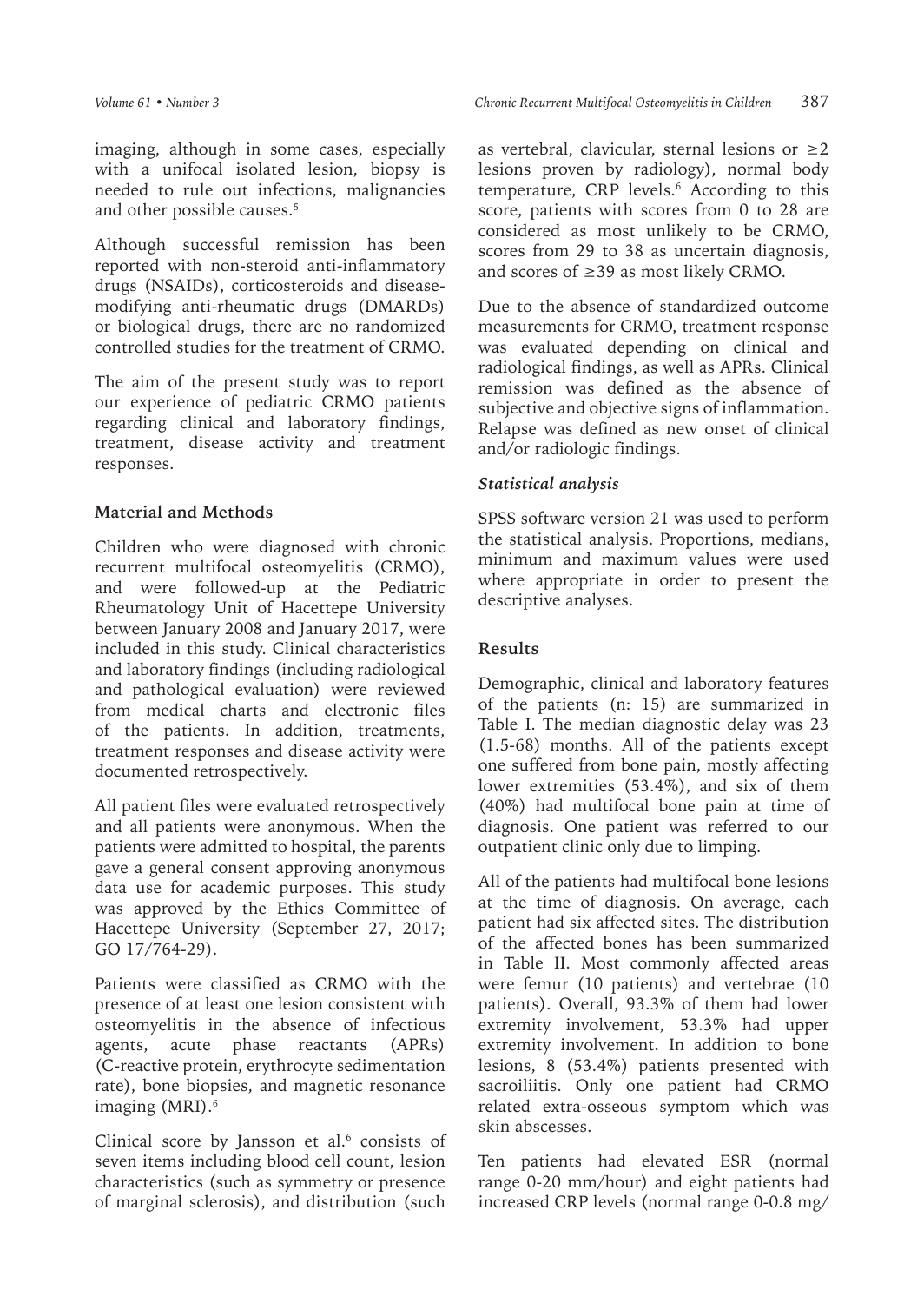| Features                                           | Results*                  |
|----------------------------------------------------|---------------------------|
| Male gender                                        | 8(53.4)                   |
| Median age at onset, years*                        | 9.0 (0.6-15.0) years      |
| Median age at diagnosis, years*                    | 10.5 (3.0-16.5) years     |
| Presenting symptoms, n (%)                         |                           |
| Unifocal extremity or back pain                    | 8(53.4)                   |
| Multifocal bone pain                               | 6(40.0)                   |
| Limping                                            | 1(6.6)                    |
| Laboratory finding*                                |                           |
| Hemoglobin, gr/dl                                  | $12.0(9.9-13.4)$          |
| WBC, /mm <sup>3</sup>                              | 7,800 (6,300-20,600)      |
| Platelet, /mm <sup>3</sup>                         | 407,000 (215,000-854,000) |
| Erythrocyte sedimentation rate, mm/hour            | 29 (2-120)                |
| C-reactive protein, mg/dl                          | $0.98(0.25-14.7)$         |
| Bone biopsy, n (%)                                 | 6(40.0)                   |
| Median clinical score*,#                           | 43 (21-53)                |
| Whole-body MRI findings ( $N=13$ ), n (%)          |                           |
| Bone marrow edema                                  | 11 (84.6)                 |
| Active osteitis                                    | 9(69.2)                   |
| Periosteal reaction                                | 8(61.5)                   |
| Bone expansion                                     | 2(15.3)                   |
| Lytic lesion                                       | 1(7.6)                    |
| Enthesitis                                         | 1(7.6)                    |
| Sacroiliitis, n (%)                                | 8(53.4)                   |
| Remission, n (%)                                   | 12 (80.0)                 |
| Non-steroid anti-inflammatory drugs (NSAID), n (%) | 1(6.6)                    |
| Pamidronate                                        | 1(6.6)                    |
| Methotrexate                                       | 3(19.8)                   |
| Anti-TNF agents                                    | 7(46.6)                   |

**Table I.** Demographic, Clinical and Laboratory Features of Patients.

\*: Values are presented as median (minimum-maximum).

# : Details are given in the methods (Reference 6).

dl). Patients with sacroiliitis were screened for the presence of human leukocyte antigen (HLA)-B27, but it was positive in only one patient. All except two of the patients underwent whole body (WB) MRI at diagnosis; findings are presented in Table II. Biopsy from bone lesions was performed in six (40%) patients. All of the biopsies were performed before 2014. All of the biopsy samples revealed osteomyelitis without presence of infections and showed evidence of mixed inflammatory infiltration and sclerosis.

Median (min.-max.) clinical score described by Jansson et al. $6$  was 43 (21-53). Only one patient had a clinical score lower than 28, three patients had scores ranging 28 to 38, and 11 patients had scores higher than 38. The patient with the clinical score under 28 had a bone biopsy which was compatible with CRMO. Only one out of 3 patients, who were classified as uncertain diagnosis according to clinical score, had a biopsy-proven diagnosis.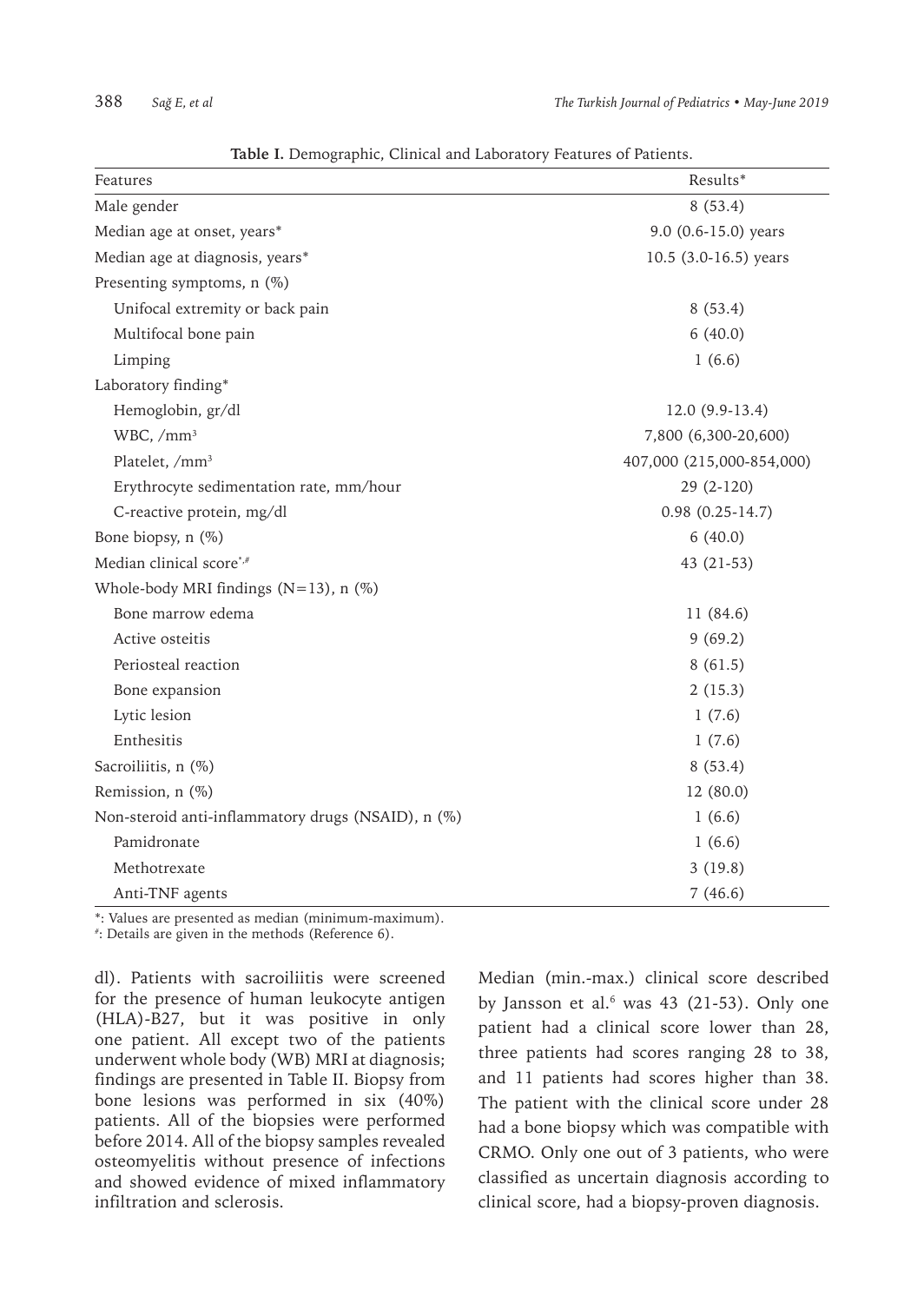| Resonance maging. |                     |
|-------------------|---------------------|
| Affected bones    | Results, $n$ $(\%)$ |
| Vertebra          | 10 (66.7)           |
| Femur             | 10 (66.7)           |
| Sacroiliitis      | 8(53.4)             |
| Pelvis            | 6(40.0)             |
| Tibia             | 6(40.0)             |
| Humerus           | 5(33.3)             |
| Sternum           | 4(26.7)             |
| Clavicle          | 4(26.7)             |
| Radius            | 2(13.3)             |
| Ulna              | 2(13.3)             |
| Mandible          | 1(6.6)              |
| Talus             | 1(6.6)              |
| Calcaneus         | 1(6.6)              |

| Table II. Distribution of Affected Bones on Magnetic |
|------------------------------------------------------|
| Resonance Imaging.                                   |

#### *Treatments and outcomes*

All patients were initially treated with NSAIDs. One patient achieved remission with only NSAIDs. However, DMARDs were needed to be added to the treatment in 13 patients (methotrexate in 12, sulfasalazine in one) after the failure of 3 months of NSAID therapy. The treatment was switched to anti-tumor necrosis factor (TNF) (etanercept) agent in 8 patients due to inadequate response of DMARDs after a mean duration of 4.6 months. Three patients received pamidronate. Of these three patients, two were administered pamidronate due to relapse with anti-TNF treatment, and one received pamidronate after non-response to DMARDs.

The median (min.-max.) follow-up time was 5.0 (1.0-9.5) years. Patients were evaluated every six months for clinical remission. Among 15 patients, 12 (80%) achieved clinical remission within 6-24 months. Remission was confirmed in eight patients with radiologic findings. Although clinical remission was achieved, four patients still had active lesions on control MRI. Seven patients achieved clinical remission with anti-TNF (six with etanercept, one with infliximab; mean duration to reach remission was 11.5 months), three patients with methotrexate (mean duration to reach remission was 17.5 months), one with

pamidronate (reached remission in 6 months), and one with NSAIDs (reached remission in 2 months). Three patients continued to have clinical and radiologic active disease, despite anti-TNF treatment in two patients and pamidronate in one patient. During the follow-up period, relapses were observed in four patients who presented with pain and/or a newly formed bone lesion on MRI. Eventually, however, all patients reached remission.

Collapse and fracture in vertebrae were detected in three patients at the time of diagnosis. These patients had a long diagnostic delay time ranging from 23 to 36 months.

### **Discussion**

In the presented study we summarized the clinical characteristics, radiological findings, treatments, and outcome in pediatric CRMO patients.

Few studies have been published to describe the disease characteristics of CRMO. Recently the French group<sup>7</sup> has reported the largest cohort of CRMO including 178 patients. According to this study, there is a female predominance (F/M: 2/1) with a mean age of symptom onset of 9.8 years and a mean age of diagnosis of 16.4 years. The diagnostic delay time was a median 17.3 months. Painful bone lesions were the most common symptom where nearly 70% of the patients had multifocal painful osseous lesions with the involvement of lower limbs (47%), pelvis (%16), clavicles (10%) and vertebrae (8%) at diagnosis.<sup>7,8</sup> In our cohort, diagnostic delay was longer (23 months). Interestingly, although only 40% of our patients suffered from multifocal bone pain, all patients had multifocal lesions on WB-MRI at the time of diagnosis.

The distribution of the lesions was also somewhat different from the French cohort. Almost all of our patients had lower extremity involvement (93.3%); vertebral (66.7%) involvement was more common than in the French cohort. Three of the patients with vertebral involvement (30%) presented with collapse and fracture. Previously, increased risk of vertebral fracture was described in the French cohort among patients with vertebral lesions.7 They suggested the use of more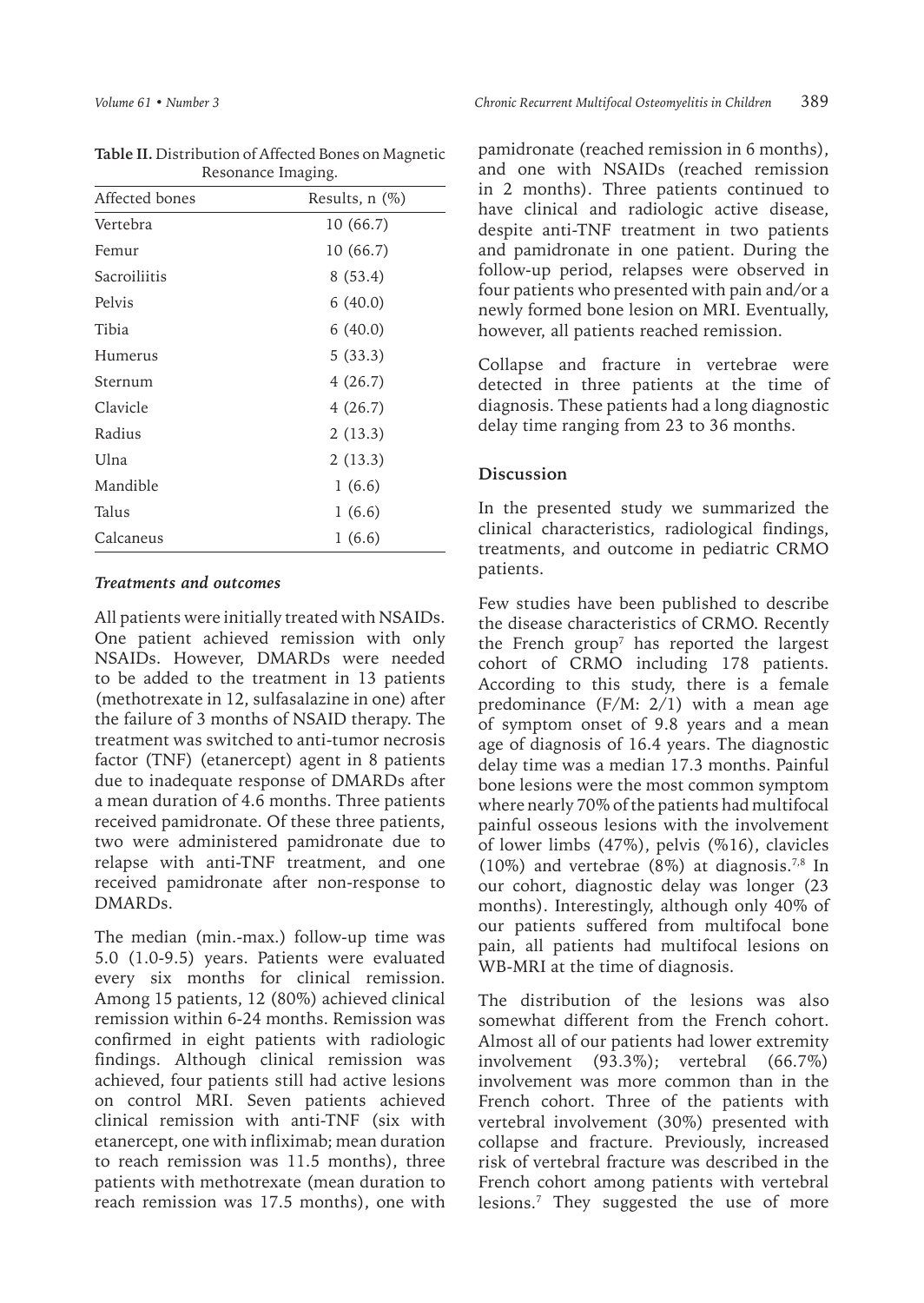aggressive treatment in patients with vertebral lesions to prevent complication. Compatible with this result, in our cohort the patients with vertebral involvement also had a progressive course.

Extra-osseous manifestations such as inflammatory bowel disease, palmoplantar pustulosis, acne and psoriasis may also be seen during the course of CRMO.<sup>5,7</sup> In previous studies, it was reported that extra-osseous manifestations accompanied the bone lesions ranging from 12% to 31%.<sup>7-8</sup> However, in this study, only one patient had an extra-osseous symptom in the form of skin abscesses. On the other hand, about half of the patients (53.4%) presented with sacroiliitis. All but one of the patients were HLA-27 negative. In fact, some authors suggest that CRMO may even be considered within the spectrum of spondyloarthritides.9 However, it is generally agreed that CRMO should be classified as an autoinflammatory disease.<sup>10</sup>

Inflammatory markers such as ESR, CRP and WBC count are mildly elevated; on the other hand, if the inflammatory markers are very high, infections and malignancies should be suspected.5 In contrast, 67% of the French CRMO cohort presented with elevated acute phase reactants.7 However, the authors suggested that it might depend on selection bias as their hospitals were tertiary centers. In the presented study, 66.7% patients had elevated APRs which was compatible with the findings in the French cohort.

Plain X-rays may be normal at early phases of the disease and radionuclide bone scans have been used to identify silent bone lesions. However, WB-MRI, showing characteristic bone marrow edema, is more sensitive than radiographs and bone scans for both identifying the silent lesions and monitoring disease activity and also treatment responses <sup>11,12</sup>. We used WB-MRI for both diagnosis and followup. Similar to previous studies bone marrow edema, osteitis and periosteal reaction were the most common radiological features in our patients. It is important to note that 4 of our patients had active lesions on MRI although they were clinically in remission.

Bone biopsy is usually performed in patients

with a unifocal lesion to rule out differential diagnosis. Recently, Jansson et al.6 have designed a score to determine whether a bone biopsy is necessary to confirm the CRMO diagnosis. The French cohort has confirmed that this score helps to prevent unnecessary bone biopsies.7 Most of our patients (73.4%) were classified as CRMO according to the Jansson score. We performed bone biopsy in six (40%) patients. Among six patients, only one patient had a clinical score lower than 28, three patients had scores ranging 28 to 38. With the improvement of our knowledge about the disease, we prefer bone biopsy as the last choice for very complicated or unusually presented cases.

NSAIDs are usually the first-line treatment which provides clinical and radiological improvement in most patients.<sup>7,13,14</sup> Corticosteroids and DMARDs (methotrexate, azathioprine, and sulfasalazine) are usually needed as an adjunctive therapy for patients who fail to response NSAIDs.5 Bisphosphonates (especially pamidronate) have been used with an increasing evidence of efficacy in reducing pain and restoring function<sup>5</sup>. Roderick et al.<sup>15</sup> have evaluated 11 CRMO patients treated with pamidronate and demonstrated complete resolution of inflammatory lesions in 60% of them with pamidronate at one year. Three of our patients were treated with pamidronate, but only one of them reached the remission. Biologics are also used for the treatment of refractory patients. Hence TNF-α plays an important role at the pathogenesis of the disease, anti-TNF-α treatments, especially infliximab and etanercept, have been used in treatment-resistant patients and achieved clinical remission.5,16 We have previously reported successful remission with etanercept in five refractory CRMO cases.<sup>16</sup> In the current study, six patients achieved remission with etanercept and one with infliximab.

The course of the disease is very variable, with relapsing and remitting symptoms and there is no consensus on monitoring the disease activity. WB-MRI may be used to assess activity at follow-up.5 Twelve of our patients received clinical remission within 6-24 months and radiologic remission was confirmed with WB-MRI in eight (66.7%) of them, which was similar to results of other published cohorts.<sup>7,8</sup>